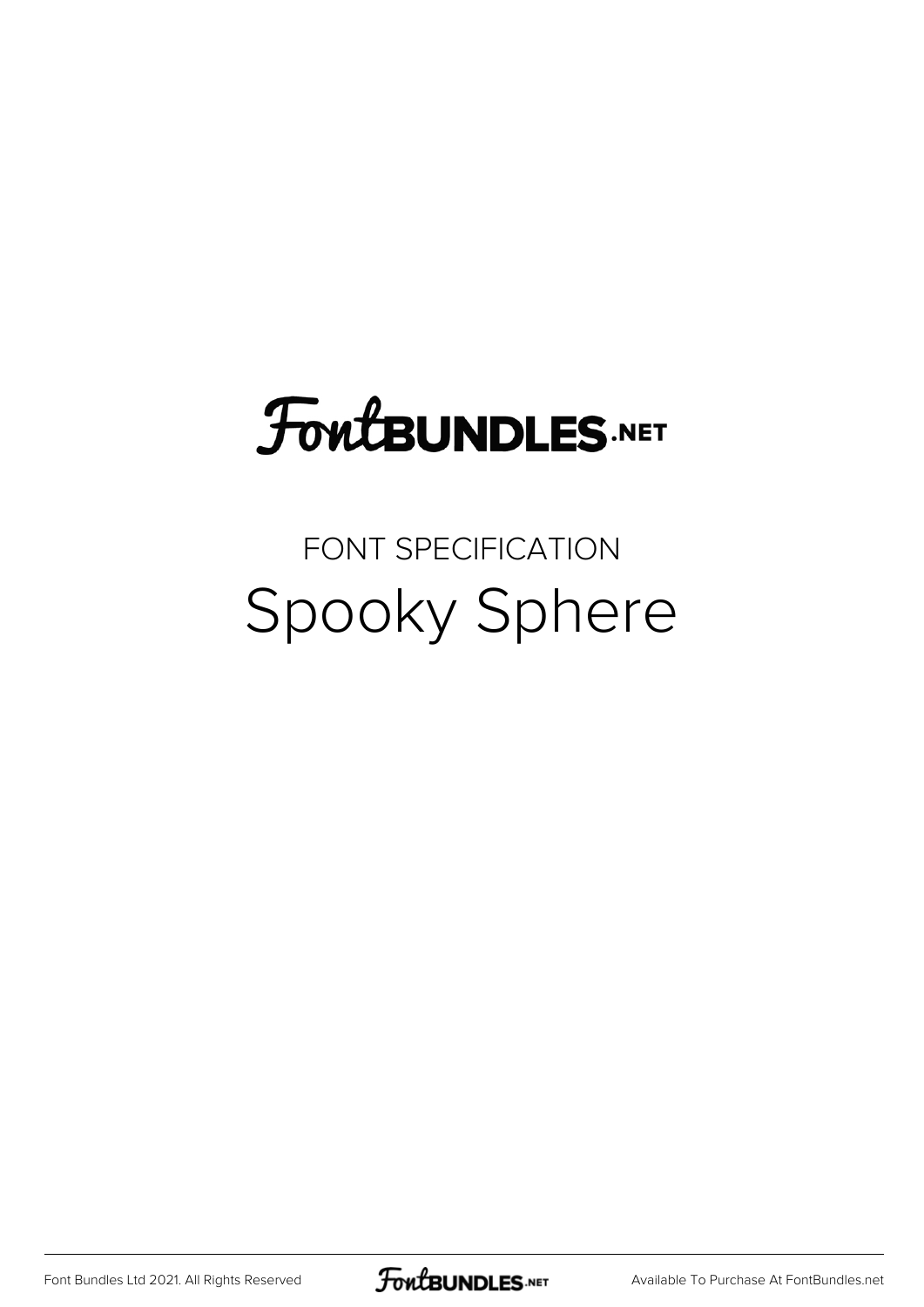#### Spooky Sphere - Regular

**Uppercase Characters** 

## ABCDEFGHIJKLMNOPQRSTUV WXYZ

Lowercase Characters

# ABCDEFGHIJKLMNOPQRSTUV WXYZ

**Numbers** 

### 0123456789

Punctuation and Symbols

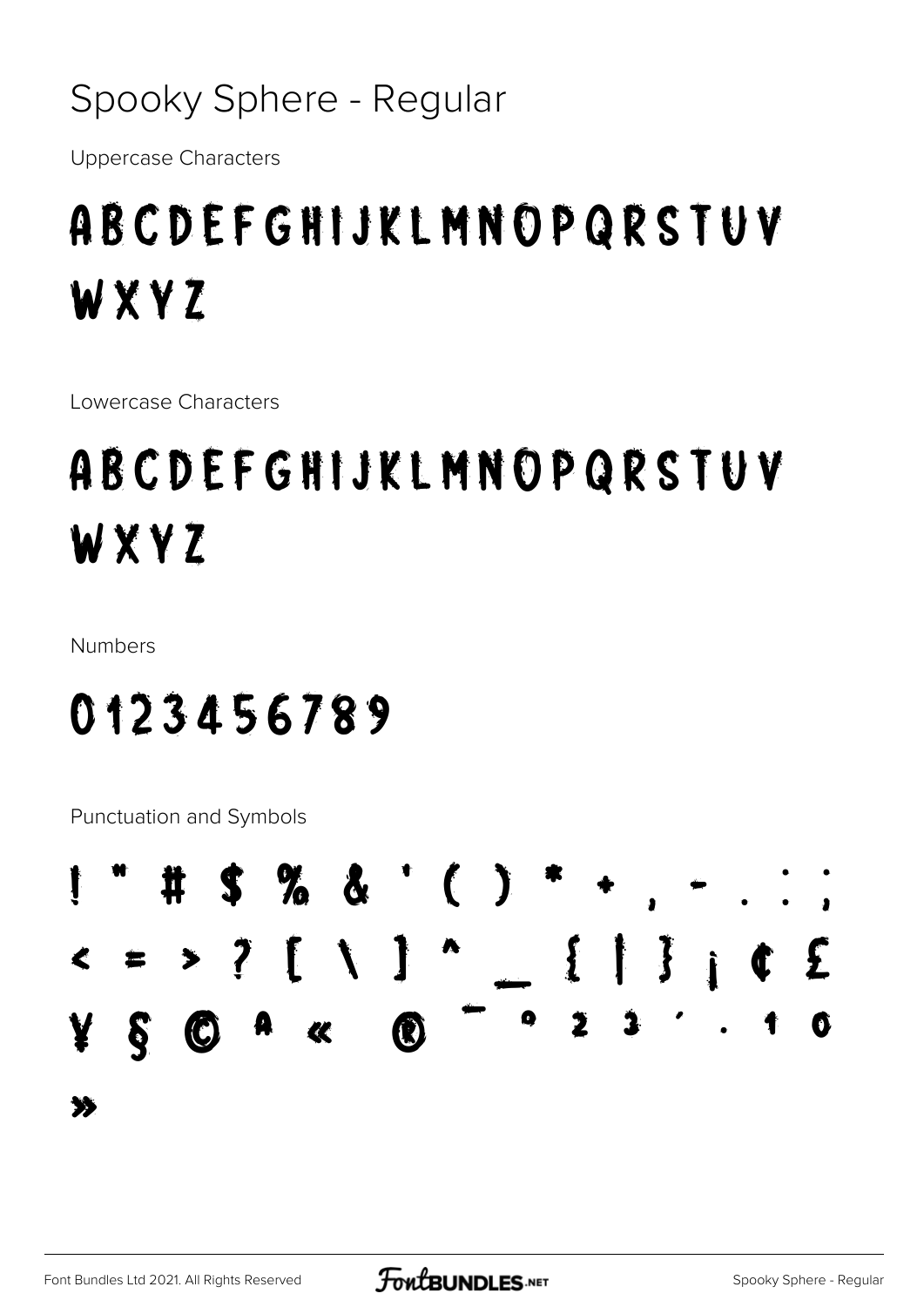All Other Glyphs

|  | À Á Â Ã Ã A Æ Ç È                                                                                                                                                                                                                                                                                                                                                                                                                                                                      |  |                    |   |                      |
|--|----------------------------------------------------------------------------------------------------------------------------------------------------------------------------------------------------------------------------------------------------------------------------------------------------------------------------------------------------------------------------------------------------------------------------------------------------------------------------------------|--|--------------------|---|----------------------|
|  | ÉÉÉÉIIIID                                                                                                                                                                                                                                                                                                                                                                                                                                                                              |  |                    |   | Ñ                    |
|  | $\begin{matrix} \dot{\mathbf{O}} & \dot{\mathbf{O}} & \dot{\mathbf{O}} & \dot{\mathbf{O}} & \dot{\mathbf{O}} & \dot{\mathbf{O}} & \dot{\mathbf{O}} & \dot{\mathbf{O}} & \dot{\mathbf{O}} & \dot{\mathbf{O}} & \dot{\mathbf{O}} & \dot{\mathbf{O}} & \dot{\mathbf{O}} & \dot{\mathbf{O}} & \dot{\mathbf{O}} & \dot{\mathbf{O}} & \dot{\mathbf{O}} & \dot{\mathbf{O}} & \dot{\mathbf{O}} & \dot{\mathbf{O}} & \dot{\mathbf{O}} & \dot{\mathbf{O}} & \dot{\mathbf{O}} & \dot{\mathbf{O}}$ |  |                    |   |                      |
|  | Û Ü Ý Þ R À Á Â                                                                                                                                                                                                                                                                                                                                                                                                                                                                        |  |                    |   | $\tilde{\mathbf{A}}$ |
|  | Ä A Æ Ç È É É Ë Ì                                                                                                                                                                                                                                                                                                                                                                                                                                                                      |  |                    |   |                      |
|  | IÎ J Đ Ñ Ò                                                                                                                                                                                                                                                                                                                                                                                                                                                                             |  | $\dot{\mathbf{O}}$ | Ô | Õ                    |